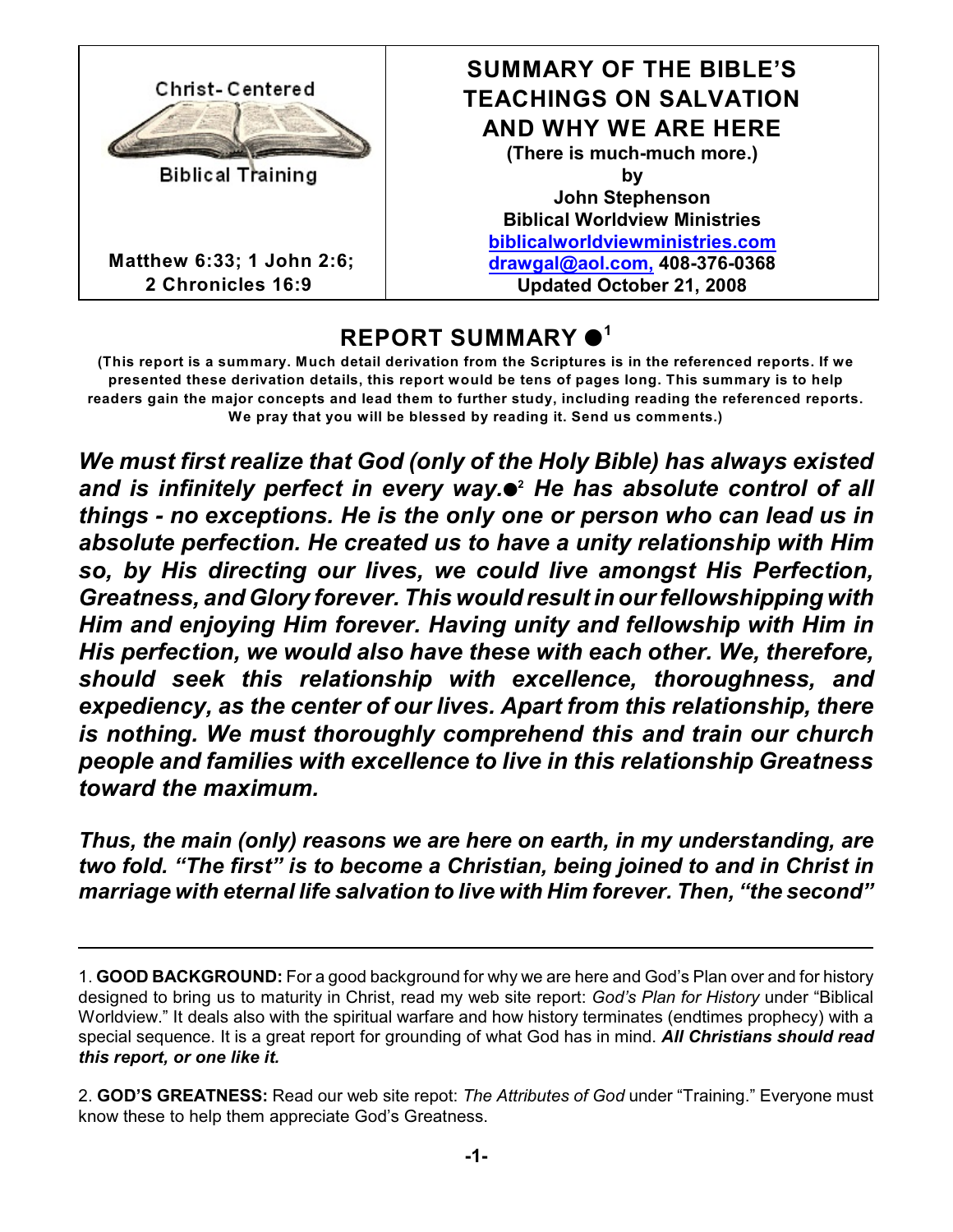*afterwards, for the main and most important purpose, is to reach a maximum mature high-skill spiritual ability in Christ-likeness in relationship living as He walked with the Father. This is so that in eternity (and now), we can know and relate to our infinite perfect God (and Christ) toward the maximum. God, being an infinite perfect being, is to direct every thought and action we will ever have. Only then can we live a perfect life in holiness and righteousness without sin Directing our lives makes Him God, and it brings us (in our obedience) into "perfect" unity and fellowship with Him and each other, according to God's perfect Truth and Greatness.* 

*Because the events of the entire Bible lead us to salvation and becoming mature in Christ, the degree He may lead and guide us (the above in eternity)* **3** *may be commensurate with the degree of our maturity in Christ that we have at death. This is what I believe.*

*Whatever is the end result, pursuing maximum maturity in Christ, we will have the best we can have from and with God and that exists. Because God commands that we pursue maturity, we must pay attention and obey Him sufficiently to have "His best" (and for whatever reason(s) He may have).* **4** *(Again, as will be stated many times, there is nothing else.)*

*We are on earth to pursue maturity because living by love in obedience to God, keeping His commandments, is most essential to live holy and righteously. The Cross of Christ demonstrated the greatest love there is through a most sacrificial service. Thus, we must learn to love demonstrated by sacrificial service. The Church should give and demonstrate much training as we live sacrificially in the help of others.*

*Understand thoroughly, apart from relating to Him in His Greatness, there is nothing. We, as created beings, have value only when He puts His value in us, and we live it out under His direction. We will obey Him because we love Him for who and what He is, not because we have to or are robots. He will not force our obedience, but will lead us in it so we can respond from our love. Thus, throughout our lives, we need to be outcome and eternity oriented, not mainly or only this-life oriented. We need to learn to live by great love so He*

3**. THE WORD MATURITY**: When we use the word "maturity" or becoming mature throughout this report, we mean a mature high-skill spiritual ability in Christ-likeness in relationship living as He walked with the Father. Everything for life is coming from the Father as a source. So when people see us, they see the Father, because from ourselves we are doing nothing. This is what we mean when we use the world maturity.

4. **SEEKING GOD'S BEST:** Read our web site October 2008 newsletter entitled: *Church Leadership Guide: Training Methods to Have God's Best.* It is also found under "Training" and "What's New." *It is our hope that all Church pastors and elders, as well as family heads, will read this report, for their sake and for the sake of their people.*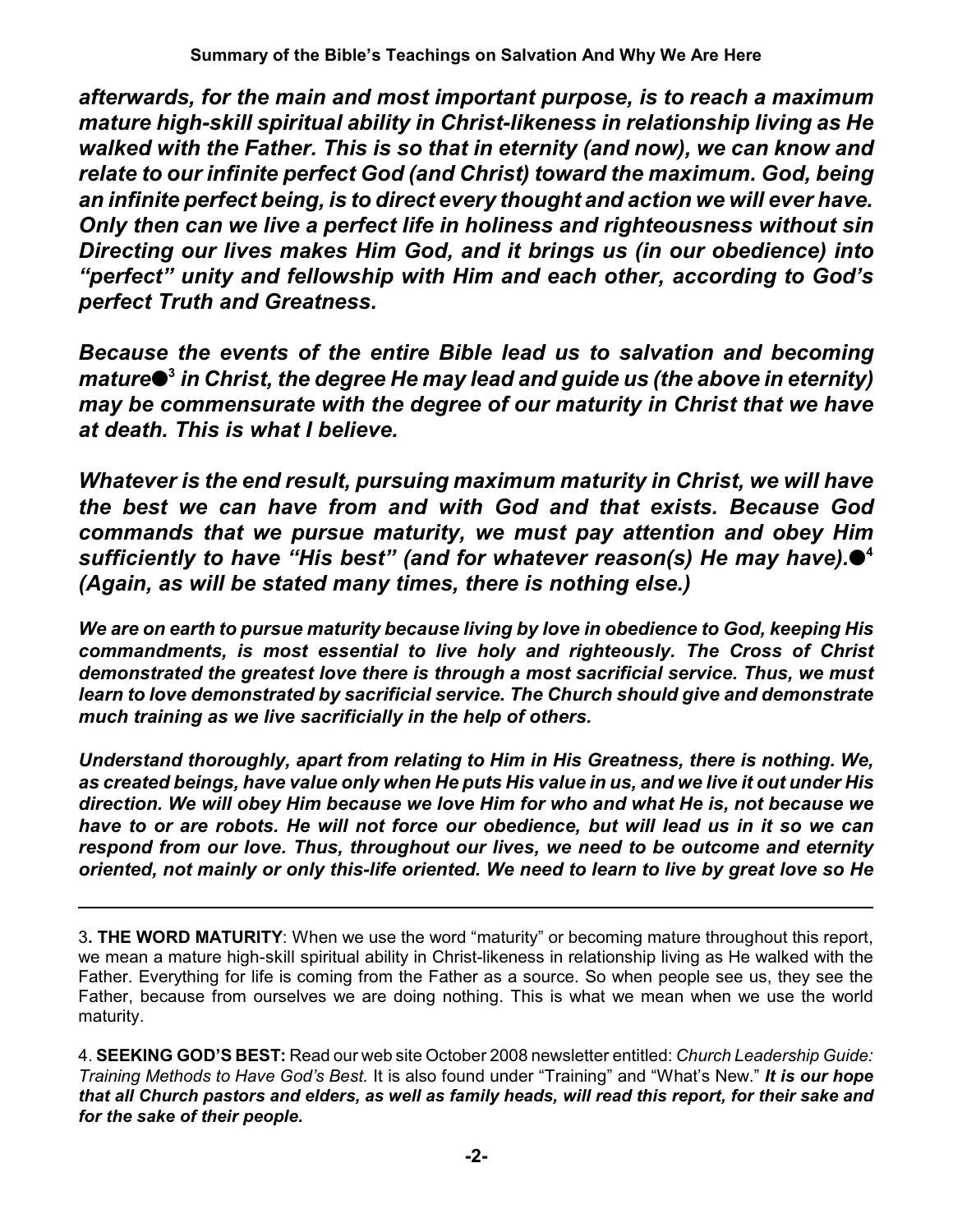*will lead us in His great (greater) things. Without love, we are nothing. (As is being stated, when we have great love for God, we will learn and obey His commandments. This leads to holy and righteous living.)*

*For this to occur toward the maximum, we must, in my view, "appreciate" God's absolute and infinite Greatness and pursue maturity as He commands, as stated, with excellence, thoroughness, and expediency. We must appreciate that our God is the single (only) and infinite perfect being that exists. Because He created us (and thus, is in control of our lives and destinies) and He is infinitely perfect, we should seek out all His ways in the Holy Bible and obey them with excellence.*

*We (particularly pastors, teachers, Church leaders, andfamily leaders) need to pursue God's best in this manner "in relationship living with Christ and God. This is with the purpose God will greatly direct us in the Church and in families (living the example and training them) in all aspects of life."*

*Walking with God, the Holy Spirit will lead us in all things. When we obey God to keep His Word, we are filled with the Holy Spirit. When we do, and in order to do, what God wants, we are led by the Holy Spirit (God is working in us). The concept is that our lives are to be centered in God and Christ and do only what God wants, coming only from Him as a source. We are to love Him from all of what are - our total being, demonstrated and lived out by keeping (obeying) His commandments, and trusting Him, living by faith, to guide and to direct every aspect of our lives. We are to trust Him, not ourselves, to work all things together for good. The just man is to live by faith, with spiritual and life success (without sin) only coming from God. (We gain more faith from God as we hear and obey God's Word. It comes when we seek out God as He works in us.) We are to abandon all of our efforts to direct our own lives. We are to build a serious relationship with God so that He directs all of our lives. Directing our own lives always results in sin, because we do not have any inherent holiness and righteousness, and we do not know all the facts and conditions. Only God does. Many times in life, we will need to take faith-action steps to determine God's leading and will. We need to pray for opportunities and major results. It is a keen and personal relationship with many dynamics.*

*We must thoroughly understand, as previously introduced, we are not here to mainly become Christians, even though this is of most vital eternal importance. We are here, after becoming Christians, to pursue maturity to the maximum spiritual ability in Christ-likeness so that we can know and relate to God toward the maximum. Thus, pastors and teachers should train their people to become mature in Christ gaining a specific outcome, and not just teach with good teachings for spiritual growth, however good. They need to be outcome oriented, gaining a result of at least a specified description and needed content of maturity. One should have a well designed curriculum that includes the major teachings for how one becomes mature in Christ. They should be taught in a reasonable time period where people can easily attend and learn the principles. One can use sermons, the Sunday School, chosen teaching times, and seminars.* 

*We also can use a Discipleship Training Center concept. This would be my choice. In this training center concept, we teach Bible content for background.*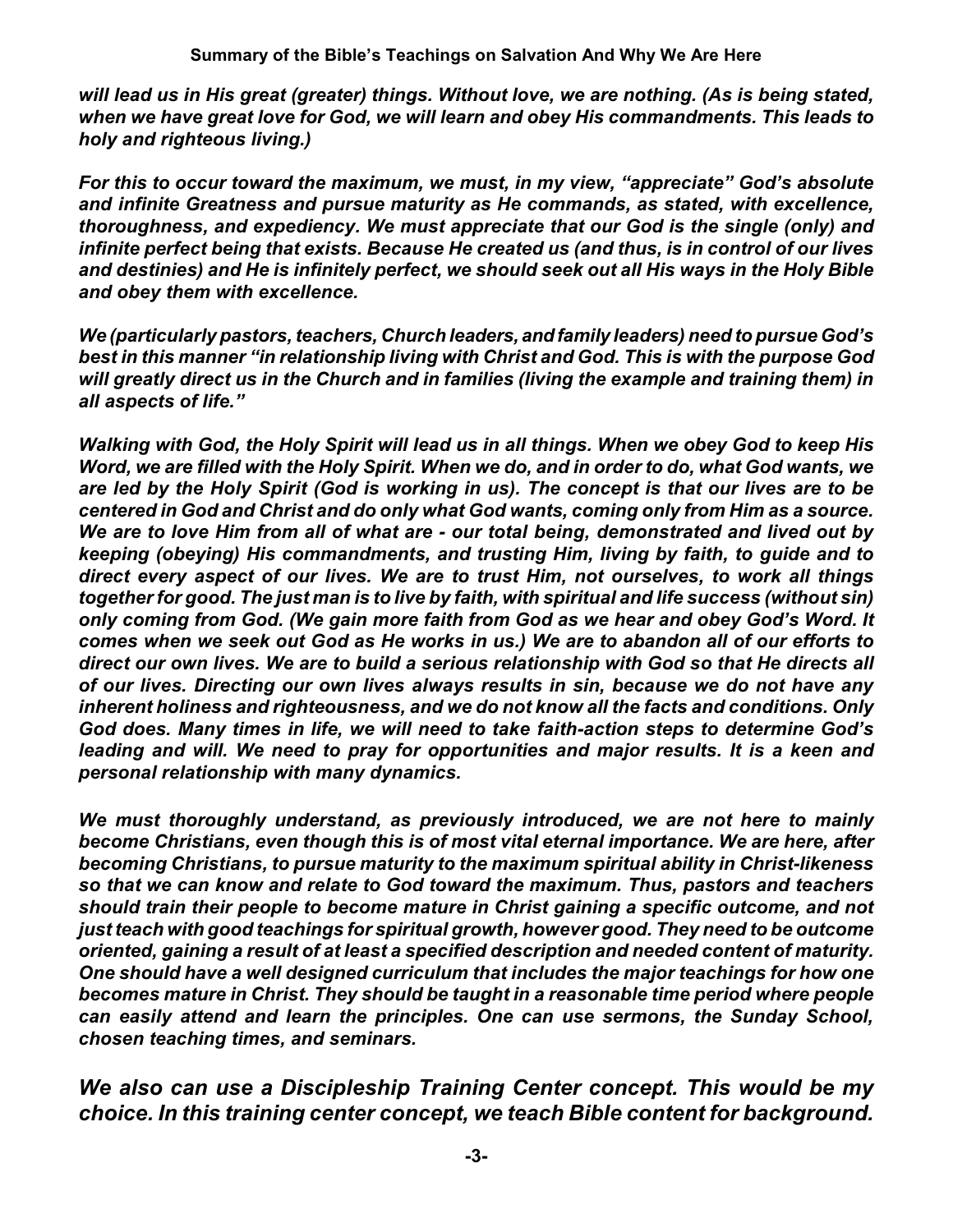*However, we, most importantly emphasize, as the main teaching, training people to walk as Christ walks - gaining maturity in Christ, with the result of having a mature and intimate relationship with God.*

*We need to run the race of life to win - to have maximum maturity and great fellowship and unity with God and Christ. Thus, to win the race, we must put aside all things and activities that are not needed in the running of the race. Otherwise, in principle, we will not come in first, so to speak because we are carrying excess baggage. Things will get in the way of running the race effectively. Carrying excess baggage can limit the amount of maturity in Christ we can have.*

*What we do not know is the basis by which God creates all people. We all have different gifts, callings, and will gain different maturities. He chooses the elect and the non elect. God promises fairness, but not equality. We need to respond to God to have the best of whatever He has planned for each of us personally. It is better to exist and go to heaven with little maturity than not to exist. On the other hand, it may be better not to have been born if one goes to the Lake of Fire for eternity. (This was said about Judas.)*

*A mature person in Christ-likeness will have at least the following characteristics:*

*(1) Will know God's attributes and appreciate His absolute Greatness. He will trust only in God for His future and seek His will in all things.*

*(2) Will pursue maturity with excellence to live as Christ lives with everything coming from God the Father as a source (now from the Holy Bible). Will be learning and living by the head-subordinate relationship principles lived between Christ and the Father and for other aspects of life, especially for marriages and families.*

*(3) Will have and walk by great love for God for who and what He is, such that He keeps (obeys) His commandments and seeks out with diligence to learn the commandments. As He does, he will live a holy and righteous life. (He will seek to serve others from love sacrificially.)*

*(4) He will walk by faith, trusting God to fulfill His promises. He will obey the instructions with the promises to activate His faith. Thus, he must know the promises. As such as he does, he will live without sin and will receive revelation of the Scriptures. He will learn and memorize many of these. This is because all is coming from God, nothing from man, as a source.*

*(5) As described later, he will live to glorify, honor, and please God in all things. He will attempt to live godly, help accomplish God's work, and will believe and stand strong on the basic Christian-Faith doctrines. He will give great praise to God for all things.*

*(6) He will live by the hope of one day being with Christ.*

*(7) He will have a strong prayer life. Will regularly read and study His Bible. He will attend church and have fellowship with other believers.*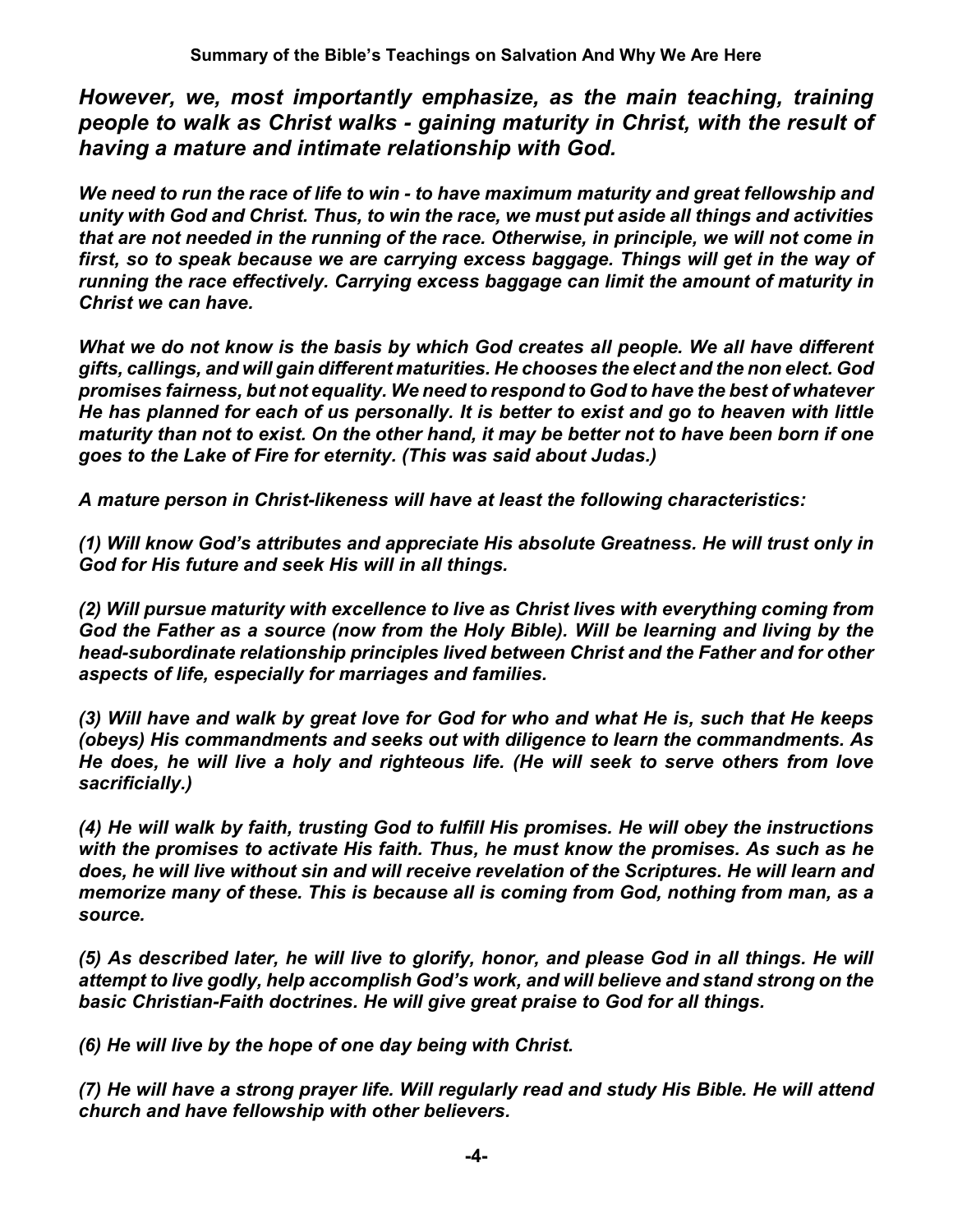*(8) He will walk trusting God to lead in all of life and causing all things to occur for his benefit as he grows to maturity in Christ. He will pray to God about all things and trust God to work all things together for good.*

*(9) He will have the character qualities required for church leadership and will have the attitudes of the beatitudes.*

## *Not to seek the best that God offers us individually is great folly.*

## **MAIN REPORT: SUMMARY OF THE BIBLE'S TEACHINGS ON SALVATION** AND WHY WE ARE HERE:●<sup>5</sup> ●<sup>6</sup>

**(There is some redundancy because many individual - different topics need the same background.)**

## **PREAMBLE FOR BACKGROUND UNDERSTANDING 7 (History begins with this background)**

- God, being a most perfect, infinite, and the only God, created us to have relationship with Himself. He, being the only one who is perfect in all things, is the only one who can lead us to have and live a perfect life. For this to happen, He must determine and lead us in all things. He planned history so that we could become one in Christ (one of the Trinity - the pre-existent God) and gain spiritual maturity in Christ-likeness so that we could relate to and know Him in His depth-breadth in eternity. *Christ is our only role model for perfect life. He lived out only that which came from the Father as a source.* Thus, we when people saw His actions, they actually saw only the Father's, because He, from Himself as a source, was doing nothing. We are to learn to live this way in our experience, as we become mature. What a wonderful plan He has for us.
- Gaining this maturity to live as Christ lives is a growth process. But we have to respond to His leading greatly as He works in us to have it to the maximum. Otherwise, we can gain less that He desires for us. Therefore, we need to live obediently.

5. **REFERENCES:** This main report section contains doctrines that should be in a good Church and/or personal doctrinal statement. For Scripture references and more detail, see our doctrinal statement under "About Us" and our expanded doctrinal statement under "Training," both on our web site. See our many reports on our web site, particularly those that deal with becoming mature in Christ found under "Training." If one wants to become a Christian, see the document on our web site: *Becoming a Christian* located under "Training."

6. **CHURCHES AROUND THE WORLD:** Many believers around the world that are experiencing persecution and hardship, and may know less of God's Word than we do here in America. In this life, living out what they know, they can be more mature in Christ-likeness than we Christians here in America, who know more, but are doing less with it.

7**. UNDERSTAND THE BACKGROUND**: To understand in much more detail how history begins, the spiritual warfare, how history ends, and how we become mature in Christ, read my web site report: *God's Plan for History* under "Biblical Worldview."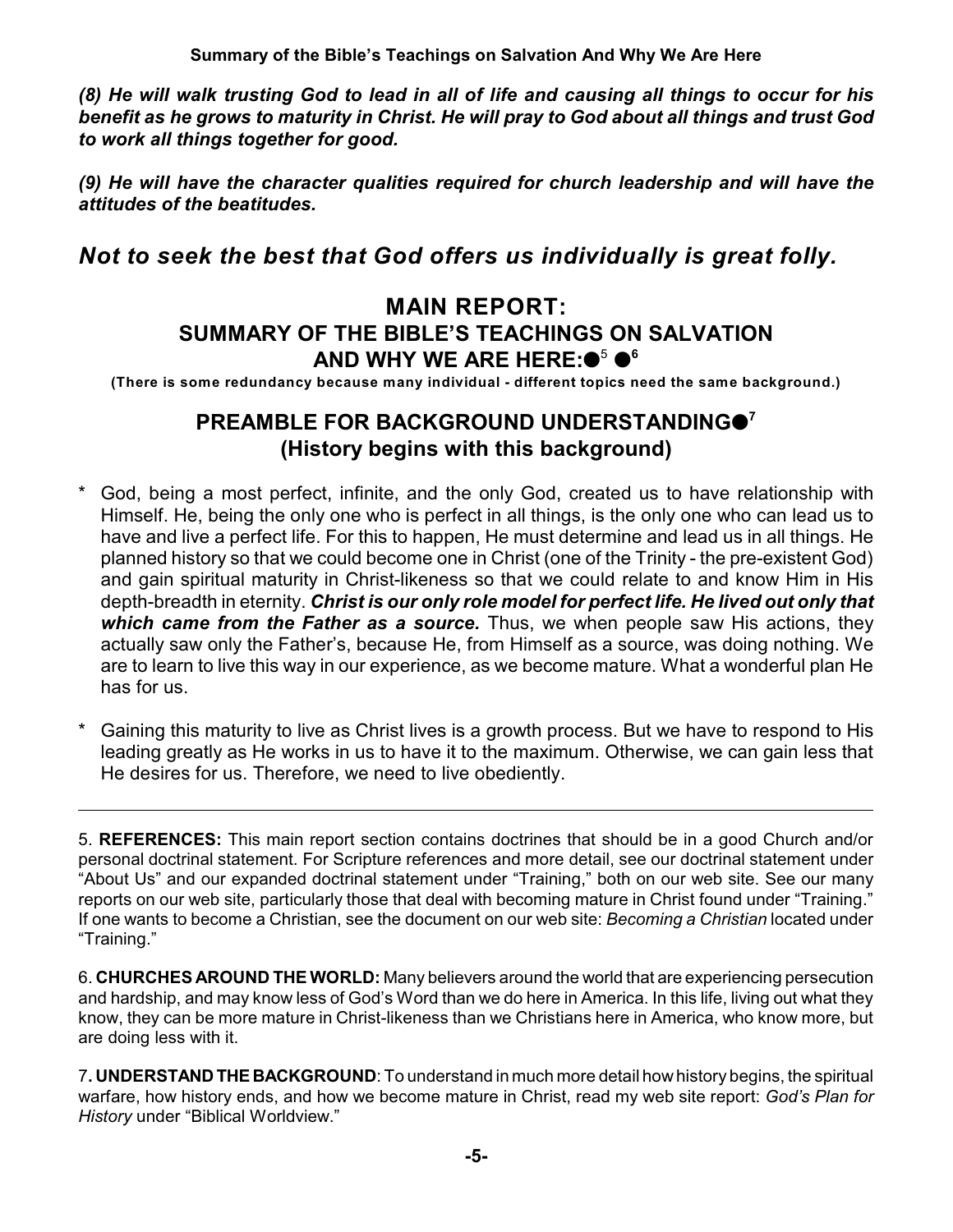- His plan for history began when Adam and Eve were created (first created beings) and placed into the Garden of Eden. Adam and Eve, as the first created beings, are heads of the human race to follow. However they disobeyed God (sinned, being deceived by Satan) and received a depraved sin nature that sins. Because of their sin, they came under the condemnation of God. Because of the spiritual warfare between Satan and Christ, sinning man was transferred into the Dominion of Satan, under his eternal control.
- \* Thus, man's situation in his fallen state is several fold. He needs to have God's condemnation removed in order to go to heaven to live with Him forever. This requires a satisfaction of God's Justice. This man cannot do. In order to go to heaven, he must be transferred into the Kingdom of God under Christ's eternal control out of the Dominion of Satan and being forever under his eternal control. He must receive a divine nature that does not and can not sin and allows him to pursue maturity in Christ at God's leading and working in him. For unbelievers, where God's satisfied Justice by the Cross is not applied to them, they will be eternally cast into the Lake of Fire for God to satisfy His Justice in another way.
- Throughout history, there is a spiritual warfare between Christ and Satan. Christ works to have God's elect to actually believe the gospel of the Cross and to actually accomplish God's chosen works. If this happens, and it will, Christ will win the warfare. Winning the warfare, Christ is given the authority over the eternal states of all people, believers and unbelievers. Satan on the other hand, works to prevent these from happening. If he does, and he will not be able to, he will win the warfare and not have to go the Lake of Fire.

## **THE SALVATION STORY AND NEED**

(There are many aspects to be seen.)

- Since the Garden of Eden and the fall of man, all people are born with depraved natures that sin (break God's laws). Because of sin, we are under God's condemnation to go to the Lake of Fire to satisfy His justice for sin - for spiritual law breaking. All people after the fall, no exceptions, are born in the Dominion of Satan, under Satan's eternal control.<sup>®</sup>
- All are born under the Law of God. One must keep (obey) the Law perfectly in order to keep from sin and not come under God's condemnation for sinning. This man, with a depraved nature, cannot do. He sins breaking the law. Thus, he comes under the condemnation of God for sin and is in the Dominion of Satan.
- \* Christ (the pre-existent God, one of the Trinity) was born of Mary by the Holy Spirit (not by man)

<sup>8.</sup> **BACKGROUND:** All of the events of biblical history are designed to bring us salvation and maturity in Christ. There is a spiritual warfare between Christ and Satan. Christ is to bring all the elect to believe and to accomplish God's chosen work. Satan works to prevent this happening. All people remain in the Dominion of Satan until the Cross and Christ's ascension. At the fall of man, all people were transferred (born) into the Dominion of Satan. At Christ's ascension after the Cross, He received all power in heaven and in earth. This gave Him the authority to transfer all believers (both Old and New Testament) into the Kingdom of God under His eternal control. After the termination of history, Christ is shown to win the spiritual warfare over Satan. He then is given complete authority over the Kingdom of God and authority over all people and their eternal states - believers into the new Jerusalem and all unbelievers into the Lake of Fire. Satan has lost all control and he, himself, is cast into the Lake of Fire.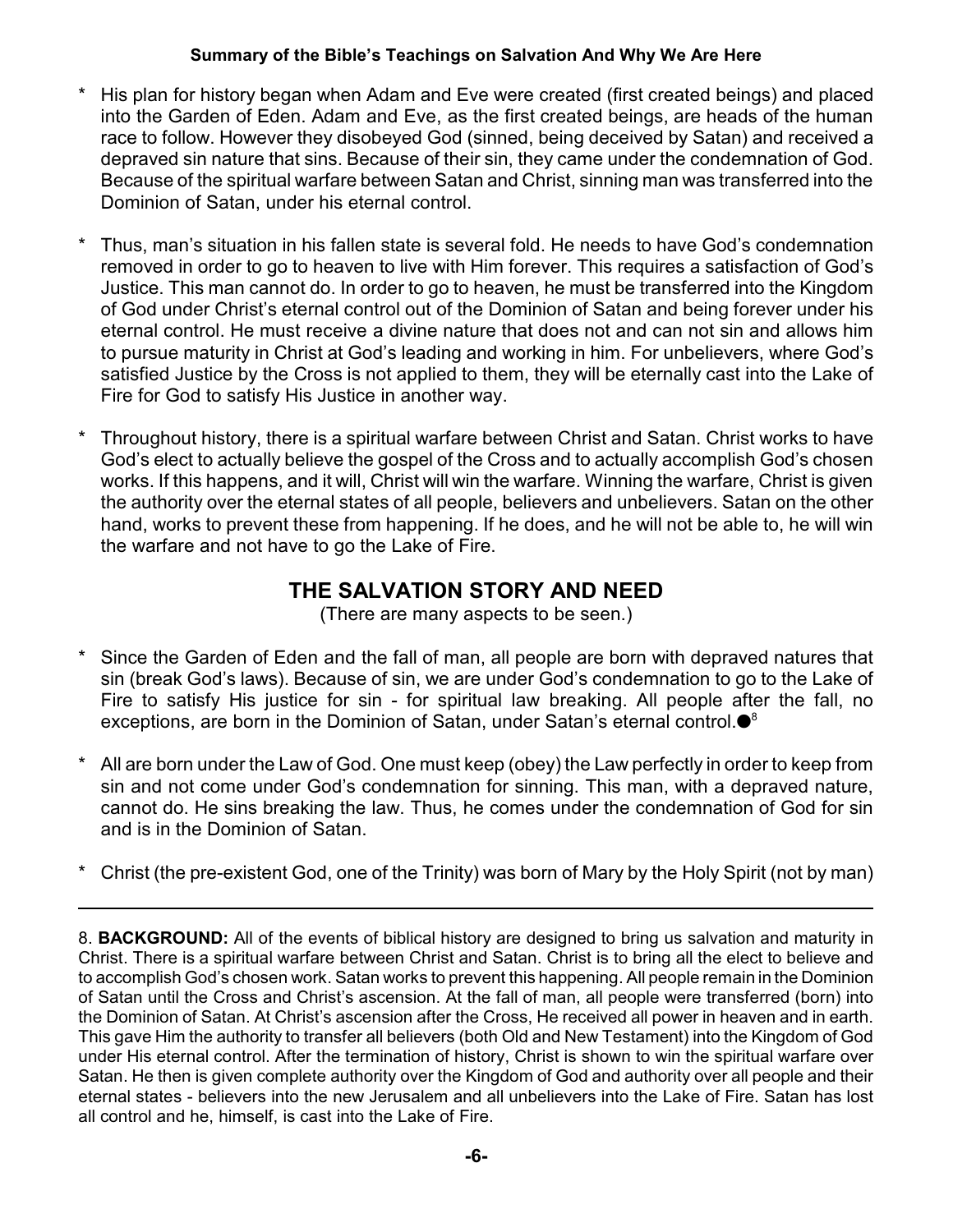with a divine nature (not a sin nature). This allowed Him to live a perfect life without sin. His life of perfect obedience, without any sin, qualified and allowed Him to go the Cross to die and to satisfy God's divine justice for all of man's sin (law breaking). Christ's blood on the Cross purged out and covered all sin. Without the shedding of Christ's blood, there is no salvation.

\* God's satisfied Justice must be applied to man for him to go to heaven. This is called being saved. He must also receive a divine nature in order to pursue maturity. A person is saved (God's satisfied Justice is applied to Him), when God works in the person, drawing the person to Himself, by believing by faith the Gospel - that Christ died on the Cross to satisfy God's justice for sin.

The Bible defines the Gospel (good news) as that Christ died on the Cross for sin according to the Scriptures. He was buried, and rose again on the third day from the dead. This Gospel is also the Gospel of the Kingdom. $\bullet^9$  This Gospel and salvation are only according to the Bible (not according to any church or any religion). A person is saved by their activated faith in the Gospel, (the power of God for salvation) - the Jew first and also the Greek (Gentile). One is not saved, and cannot be saved, by anything that man does by himself or that can come from any church or religion as a source. (There is other good news that the Christian is to live in order to live the Christian life.)

One must activate their faith in the Cross of Christ by some act (work) as God works in them in order to have living faith to be saved. $\bullet^{10}$  But one is never saved by any of these activations. We are saved only by the Cross. Examples of acts that activate our faith are: (1) prayer to God that we believe what the Scriptures teach about Christ dying on the Cross to satisfy God's Justice for sin and request salvation as God promises to give; (2) confession to others of our acceptance of Christ dying on the Cross; and/or (3) being water baptized. $\bullet$ <sup>11</sup> One is saved by activated faith - living faith, but not by that used to bring the activations.

The Cross of Christ is efficacious (complete in itself). One cannot add anything to it or take anything from it for salvation. (Attempting to do so may keep one from being saved such as by

9. **GOSPEL:** The Gospel was defined in the above text. But the Gospel is often also called the Gospel of the Kingdom (kingdom of God) because when one believes the Gospel of the Cross, one is translated into the Kingdom of God out of Satan's Dominion, to be led by God and Christ as Lord and King forever. The word "Gospel" as used in the Scriptures, in my understanding, always refers in some manner, even indirectly, to Christ's Cross, His death, burial, and resurrection.

10. **BEING SAVED:** Becoming saved results from a triunity. As a source we are to have faith that Christ died on the Cross (the Gospel). We are to embrace that faith (the source) with some action that brings living faith. God works through our living faith to give us the actual salvation and the needed change in our lives. The Bible teaches that without works, our faith is dead. The works are needed to activate our faith, but do not save us, even though the are involved. On this basis is the Bible's teaching that we cannot be saved without works and by our works we will be saved. As stated, the works or actions are used to activate our faith. We are only saved by the source or faith in Christ. But our faith must be activated.

11. **WATER BAPTISM:** Water baptism is meant to occur after one becomes a Christian as a public presentation, witness, and/or confession (demonstration) that one has believed Christ and His Cross, have spiritually died, buried, and resurrected with Him with the result to receive newness of life, and is now saved. One is now living for Christ and is now living in newness of life under Christ and God.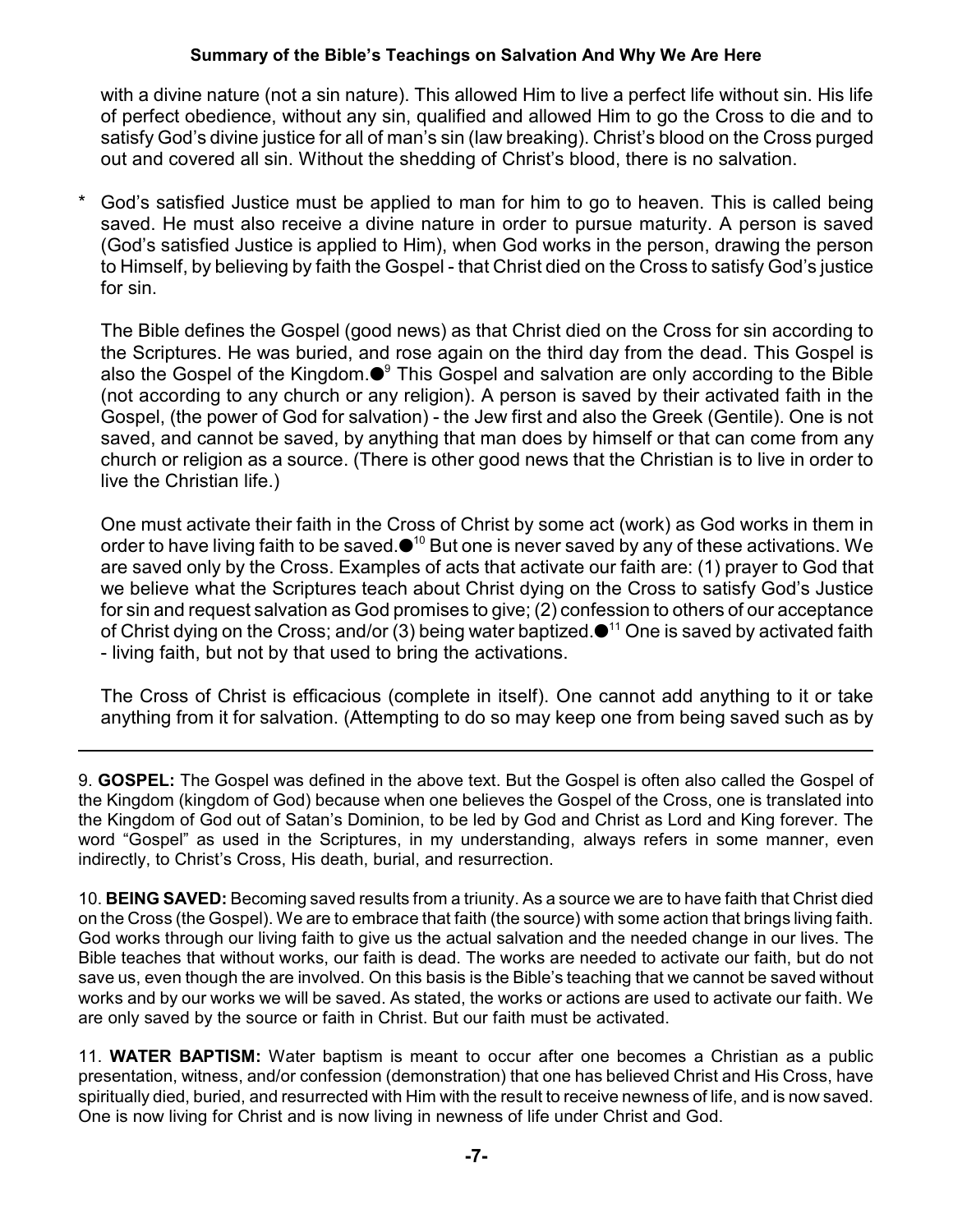adding anything and/or and requiring water baptism, having works, or joining a church falsely in order to be saved). But one must activate their faith only in the Cross of Christ without adding anything. $\bullet$ 12

In the process of being saved (being born again) as God is working in the person drawing him to Himself, a person is placed spiritually into Christ on the Cross by the Holy Spirit, dies with Christ, and is raised spiritually from the dead with Christ. *As such, the depraved nature, in principle, dies. It "now" no longer under God "legally" represents the new believer (however, he still retains the depraved or sin nature). It no longer effects his eternal* **destination.** (This process is called the Baptism of the Holy Spirit. $\bullet$ <sup>13</sup>) The new believer using his depraved nature sins, and he can restore fellowship with God by confessing his sin unto God. $\bullet$ <sup>14</sup>

When the new believer is raised spiritually from the dead after he has died spiritually with Christ (as part of the Baptism of the Holy Spirit), as he believes in the Cross, he receives a new divine nature (newness of life) that cannot and does not sin. *This new nature now "legally" represents the new believer.* Thus, because the new believer does not and cannot sin using the divine nature that legally represents him, he has eternal security in Christ. God's condemnation is removed from the believer forever. The Holy Spirit seals the new believer such that He can never lose his salvation - this gives the believer a guarantee that he will be with Christ in eternity forever after death. God directs the new Christian using the divine nature such that the believer becomes mature in Christ-likeness to the degree by which the believer responds to God's leading. It is to the degree he responds in faith for God to fulfil His promises

12**. ADDITIONS TO FAITH:** We are not (never) saved by works or by water baptism. They are activations to our faith. However, if one means we need the activations to be saved, they can say we are saved by works and/or by water baptism with a complete context of the salvation process, being centered in the Cross. But saying this, we need to provide explanation so one will not believe falsely.

13. **BAPTISM OF THE HOLY SPIRIT:** We are discussing this subject as an alert so we can have a maximum maturity in Christ - not to criticize. There is, in our understanding, no such thing as a baptism of the Holy Spirit after one becomes a Christian. Wrongly believing this and having a post salvation experience of such leads to an inhibiting of becoming mature in Christ toward the maximum. It leads to us wrongly believing we have spiritual power, and can result in a glorification of self, instead of only Christ. We must understand that Christ is our direct head, not the Holy Spirit, even though He uses the Holy Spirit. Thus, it leads to knowing and relating less of God in eternity.

(I fully understand that believers may differ here. If you do, please make it a matter of "the most serious prayer" because of its most serious current and especially eternal results. E-mail me and I will send you a paper on this subject with details from the Scriptures.)

14**. RESTORE FELLOWSHIP:** When we sin as Christians using our depraved natures, we should confess our sin unto God. Then the blood of Christ keeps on cleansing us from all sin. Then we are restored to God from any lost fellowship.

(Christ's blood at the time of the Cross only satisfied God's Justice for the sins that Christians committed before becoming Christians that is required for salvation. Once saved, now having a divine nature, the Christian does not sin using this nature. But when the Christian sins using His depraved nature, the blood of Christ keeps on cleansing all sin when confession of sin is made.)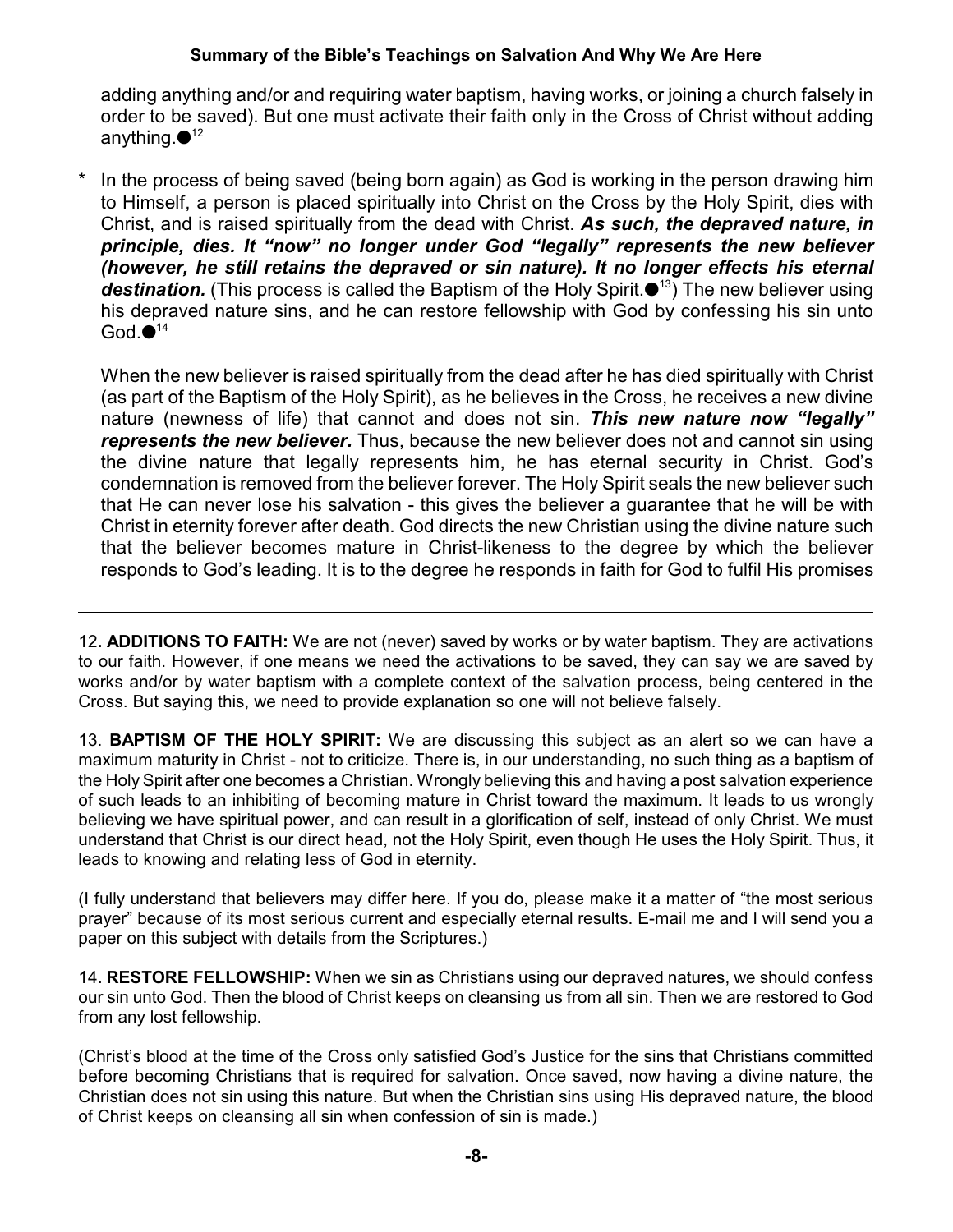and in love, keeping His commandments. (The problem comes, that limits our growth, when we know but few promises and but few commandments, and/or do not use them. God may lead us mainly using our current knowledge of these and also lead us to learn more. We must not limit God, but also understand there can be limitations.) $\bullet$ <sup>15</sup>

When a person becomes a Christian, one is taken from being under Law to being under Grace forever. (The Law includes many commandments, including the ten commandments.) Being under Grace, Christ keeps the new Christian saved forever, even though he sins using his sin nature that no longer legally represents him. It is the Cross of Christ that keeps him saved, no longer his required obedience (without sin) under the Law. God leads him using his new divine nature (that now legally represents him) in all of life. And using it, the believer does not and cannot sin. God uses the divine nature for becoming mature in Christ, instead of the sin nature, in a growth process.

To use our divine natures the most under God's direction and working in us, we must learn to live by faith in God to fulfill His promises, and we must live by love keeping God's commandments. This implies, as stated, we know the many promises and commandments. Loving God, we will search the Bible to find His commandments and promises.

All unbelievers are under Law. The purpose of the Law is to show people (unbelievers) that they cannot keep from sinning, and have the need to believe in Christ on the Cross for salvation (satisfied Justice for sin) where they will sin no more. As Christians, when we sin, using our sin natures, we place our selves temporally in application (not status), as we are sinning, in a sense under Law. This allows us to see that we are sinning, and thus, need change. To know we are sinning, we need to know the Law, and God may lead us to see the needed understanding. The Bible teaches that where there is no law, there is no sin. However, all people know of some law, and thus sin, because God puts it their conscience. The Law is also used to condemn unbelievers that they break God's laws and gives a basis for eternal judgment and being placed into the eternal prison of the Lake of Fire - being judged according to their works. (This is an alternate method for God to satisfy His Justice for sin.) Many people today live wrongly to have works in order to keep their salvation (that they most likely may not have). *God does not accept anything, including works, that come from us as a source.*

Being saved to eternal life, one depends only upon what Christ did on the Cross. It is independent of how man lives his life. It can only happen when God is working in us, and, with our response, causes it to happen. Receiving Justification for sin to eternal life is a one-time event, even though a process may be used or involved to bring one to this event. One is changed into Christ's likeness with a new divine nature (we cannot be changed back) that does not and cannot sin. We are transferred into Christ and He keeps us saved - not dependent on what we do or do not do. Thus, being in Christ, we will pursue living by His ways our entire life. Those not truly saved, will go much of their own way, even when they believe wrongly they are saved. But many Christians (who are truly Christians) may not look like Christians when they do

15**. CHOICES:** As we live our lives under God, we can chose to obey God with our divine natures or go our own way, using our sin natures. Using our divine natures more of the time is a growth process. If we are to use our divine natures more of the time, we must become humble before God, dying to self rule. We must let God work all things together for good, letting Him to be in control. We must live out what Christ is working in us.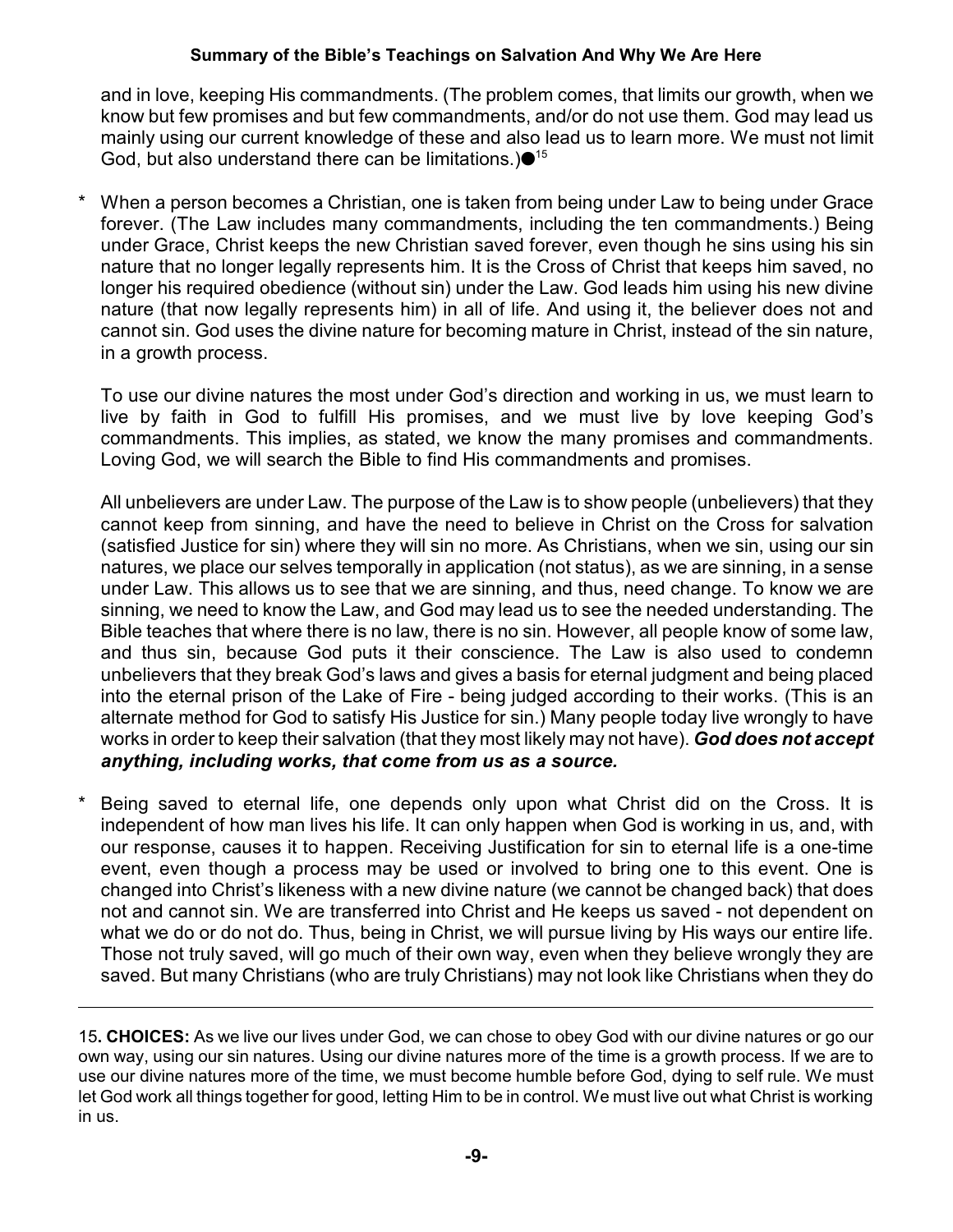not train and pursue to live godly with any sense of excellence. Many of our churches are in this condition now. (We cannot have it both Christ's way and our way.

- When a person becomes a Christian, he is transferred from the Dominion of Satan under his eternal control into the Kingdom of God under Christ's eternal control forever. One cannot be transferred back, from being under Christ's eternal control. When one is transferred into the Kingdom of God, they become permanently the Church of Christ - a called-out people (from the Dominion of Satan). (Thus in the biblical sense, one cannot go to church. Instead the Church assembles for worship.)This, as stated elsewhere, is the Gospel of the Kingdom - all believers being in the Kingdom of God under the direct rule of Christ. All believers (from both Old and New Testaments) in the Cross after the Day of Pentecost are in the Kingdom of God and are part of the Church with no exceptions. One (Jew or Gentile) cannot be a true believer without being part of the Church (the called out group by God into Christ). (All Old Testament references to salvation and justification look forward to the Cross.)
- The Cross broke down the barrier of the dividing wall between the Jew and Gentile (Greek) believer. In Christ, there are now no ethnic divisions - all are one in Christ. The Cross set aside physical temples and animal sacrifices forever. The believer in Christ is to be a living sacrifice and is now the sanctuary of God. All Christians should present themselves (daily) to God as instruments of righteousness and as living sacrifices, dying to self rule.
- If a person does not use living-faith to accept Christ and His Cross to be saved, he is without excuse in the coming endtimes judgment. This is because he knows of God through creation, and God, as stated above, has put some of the Law in His conscience so he knows he sins. Thus, in effect, man chooses to go to the Lake of Fire. God works in all people to draw them to Himself. But He most likely works in people to the degree that He knows in advance how they will respond. If a person will not respond, God may work in them but little. $\bullet$ <sup>16</sup> Christ said that when He is lifted up on the Cross, He will draw all people to Himself. But many or most will not respond to accept Christ's offer. People do not accept Christ because they want to be in control. They do not appreciate God's absolute Greatness, such that He alone is in control of the future and can work all things together for good. Wanting to be in control and work all things together for good (as a god) was Satan's great sin as well as man's. But believing in Christ is a faith exercise where He, not us, is in control. (Thus, part of being saved, is to relinquish all control of life to God.)
- When one becomes a Christian, one is betrothed to Christ according to the oriental marriage custom. However the bride and groom at this time on earth do not live together. This is a legal arrangement and cannot be changed (divorce is required to change this, which will not happen). Sin does not change or effect the betrothal, but it does effect close fellowship. This betrothal gives the believer eternal security - cannot ever lose his salvation (Justification). Then at Christ's Second Coming, the Church, the betrothed Christian, is caught up to live with Christ for ever in

16**. USING FAITH IN TEACHING:** If Church leaders do not use adequate faith such that they search for and study the Scriptures in sufficient detail, they will know less of God and of the Scriptures. Thus, Church growth can be truncated. This appears to be happening today as demonstrated by the dumbed down teaching in a large number of our churches. They are no longer enduring sound doctrine. (In expository teaching in a specific passage, the teacher should check the rest of the Scriptures that apply and share them. Many pastors and teachers do not do this. Thus, the Church people do not sufficiently learn.)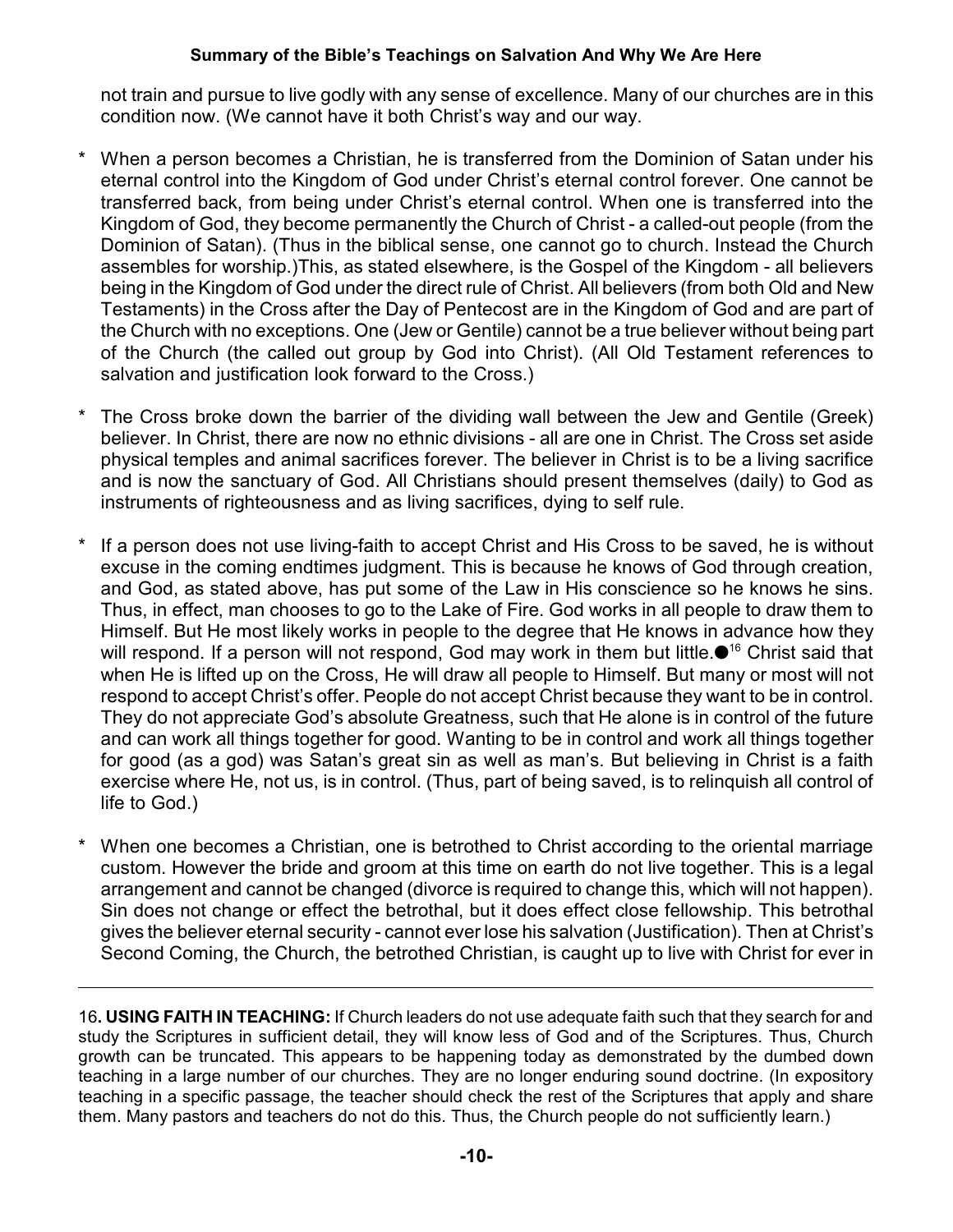the marriage of the Lamb. At the marriage, the groom and bride now live together. Christ is the single and only head and husband of the Church forever.

- A summary is below of why we, as true believers in Christ (we truly have been saved), will have eternal security in Christ such that we will (can) never lose our salvation in Christ regardless of how we live our lives after we are "actually" one-time saved. (If we sin, we will be disciplined. When we obey, we grow toward having great maturity in Christ.) *As "true" believers, we have eternal life (eternal security) that cannot be lost (cannot lose our justification salvation after we truly receive it) because, having been saved, we:*
	- (1) Are now under Grace, no longer under Law.
	- (2) Are now permanently in the Kingdom of God, no longer in Satan's Dominion.
	- (3) Are now betrothed (married) to Christ with no possibility of divorce.

(4) Have been baptized by the Holy Spirit resulting in having a new divine nature that cannot and does not sin. There is no longer any condemnation for sin for the believer from God.

(5) Are sealed by the Holy Spirit with a guarantee to be with Christ in eternity forever.

- (6) Are indwelt by the Holy Spirit now as the sanctuary of God.
- (7) Are adopted sons of God to be in the family of God.

(8) Have been redeemed. We have been bought out of the slave market of sin by the blood of Christ. We now belong to Him. We are no longer our own.

(9) Are a new creature in Christ. Old things have passed away.

But we must be careful that we have fruit of the Holy Spirit in our souls and in the ministry, or we may not be saved. If we are not involved in some ministry, we may not be saved. If we are not pursuing maturity as God commands in some manner, we may not be saved. If we fall away from pursuing Christ and His ways all our lives (not enduring to the end), we may not be saved.

The Scriptures imply, but do not directly teach, that the spiritual ability we have at death, we may have forever. (Thus, we must pay attention to God and pursue maturity as God commands with excellence (what does it hurt)). The Bible implies that our spiritually maturity is fixed forever at death in the following ways:

(1) All of biblical history is designed to bring us to become mature in Christ.

(2) God commands in His Bible that we teach the basic fundamentals. But we are not to teach them over and over again (that many or most churches are doing today), but to pursue maturity. How else can we have the maximum from God?

(3) The development environment of the world, flesh, and the devil will not be in heaven.

(4) We sin when we make mistakes in our growth process, and there will no sin in heaven (our sin (depraved) natures are removed from us as we enter heaven).

(5) The Bible teaches that our growth now in Christ has benefit for eternity.)

*If we are not here to gain maturity in Christ so we can relate to God in His Greatness, what are we here for? We are here to learn to live by the sacrificial love demonstrated by the Cross. (It appears that to learn this degree of love is the primary reason we are on earth, and God chose not to just create us with maturity. The Bible teaches that if we have all knowledge and all faith, but do not have love, we are nothing.) Having and living by great love is key on the pathway to becoming mature in Christ such that we are selfless, living holy and righteous lives. We can only live holy and righteously, if we are unselfish and*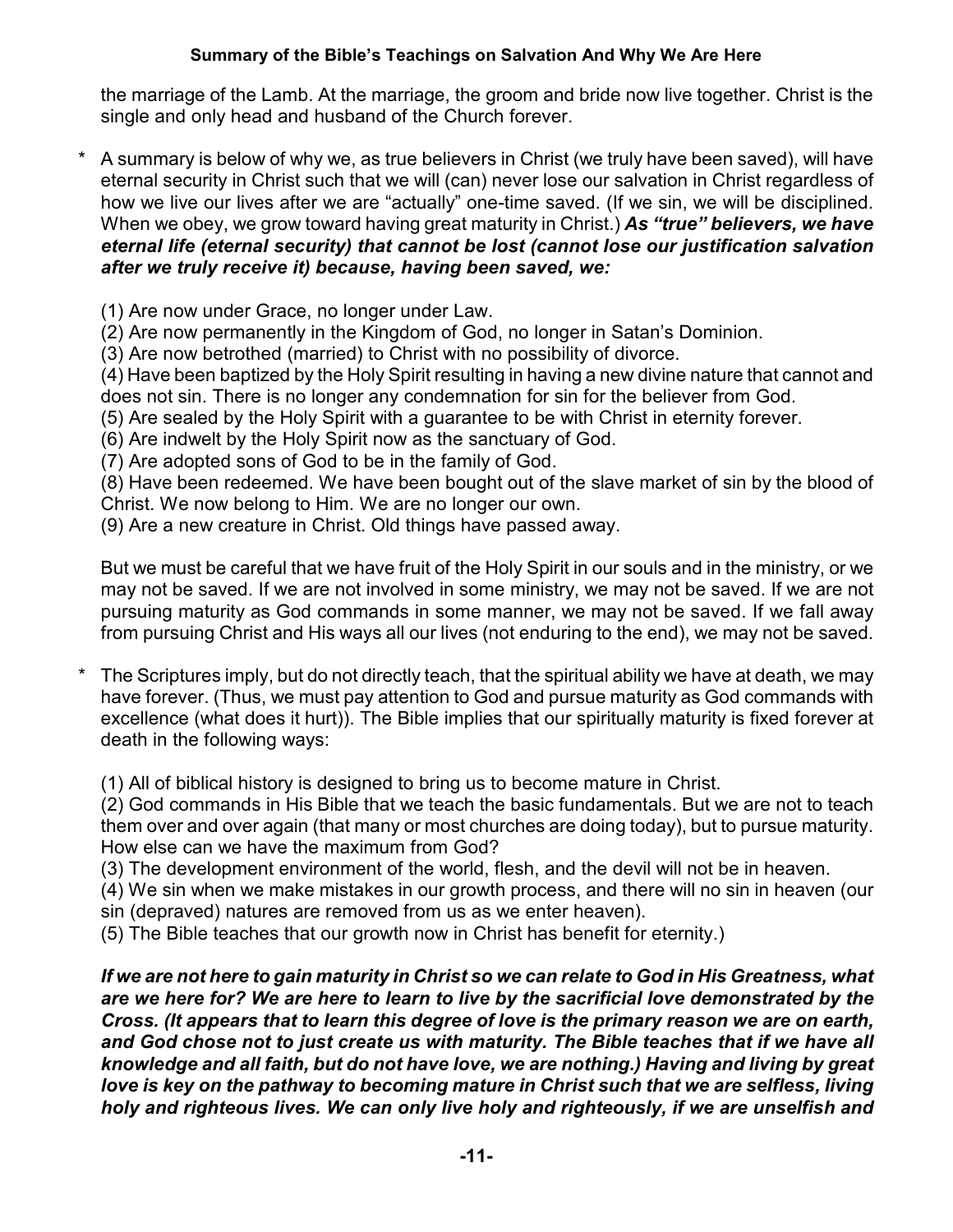*live sacrificial love This is so we can relate and to know our perfect and infinite God in His depth and breadth. There is no perfection apart from our perfect God. We are created to live by His ways in close fellowship with Him. There is nothing else.*

- \* In our Christian lives, we are to have unity with God in all things, and also with each other. We can only walk close together if we have unity (we agree) in all things. Then, we will have fellowship with God first (doing things held in common by both) and then with ourselves. Thus, we should seek for unity with God in "all" things and then with each other. For this, we should walk humbly before God, not seeking first place, but allowing God alone to have first place. For this to happen, we must know and obey the Scriptures, and allow God alone to work all things together for our good. This happens when we from our love of Him, obey His commandments and from His purpose for us, help accomplish His work.
- We become mature in Christ by employing excellence in (all of the following are required) refer to the list in the summary for additional items: $\bullet$ <sup>17</sup>

(1) glorifying, obeying, honoring, and worshiping God as the main purpose of life in all that we do and are; We glorify God by doing all that He asks us to do.

(2) living a godly life as Christ walked with the Father with everything coming from the Father(as source - now from God's Bible) using love and faith. (Then when people see us, they see the Father, not us, because from us as a source, we are doing nothing.) We live by faith trusting God to fulfill His promises, and we obey the instructions with the promise. When we do, we live without sin and receive revelation from God because all is coming from God as a source. We live by love of God such that we keep (obey) His commandments. When we do, we live holy and righteous lives; As part of this, we will sacrificially serve God and each other from our love. This is key and very important.

(3) we work to help accomplish Christ's ministry to: evangelize our total local and foreign areas, mature our people in Christ to the maximum levels, build godly families, work to plant new churches, and help the needy;

(4) believe and stand strong on the basic Christian-faith doctrines such as contained in a good doctrinal statement.

When we are more mature in Christ, we will want to honor God and glorify Him most greatly in

17. **GAINING MATURITY REFERENCES:** For helps to gain maturity, see our web site document: *Living by God's Righteousness* (found under "Training"). This documents contains Psalms to use to praise God, promises to memorize, commandments to obey, the attributes of God, spiritual requirements for Church leadership, principles for living by love, and aspects for prayer. See our other documents under "Training" that deal with becoming mature in Christ. They contain many biblical procedures and doctrines that help us. Especially review our ppt charts on *Christian Life Relationship Principles* found under "Training" on our web site. They deal living in head subordinate relationships living as Christ lives and living in family relationships. They are needed to gain maturity in Christ. For example we will all live the subordinate role to Christ. The husband lives the subordinate role to Christ and the head role over his wife, nourishing and cherishing her. The wife lives the subordinate role, obeying her husband in all things, but trusting God work through him in all things. The husband and wife work for unity. As in prayer, the wife can ask her husband for things.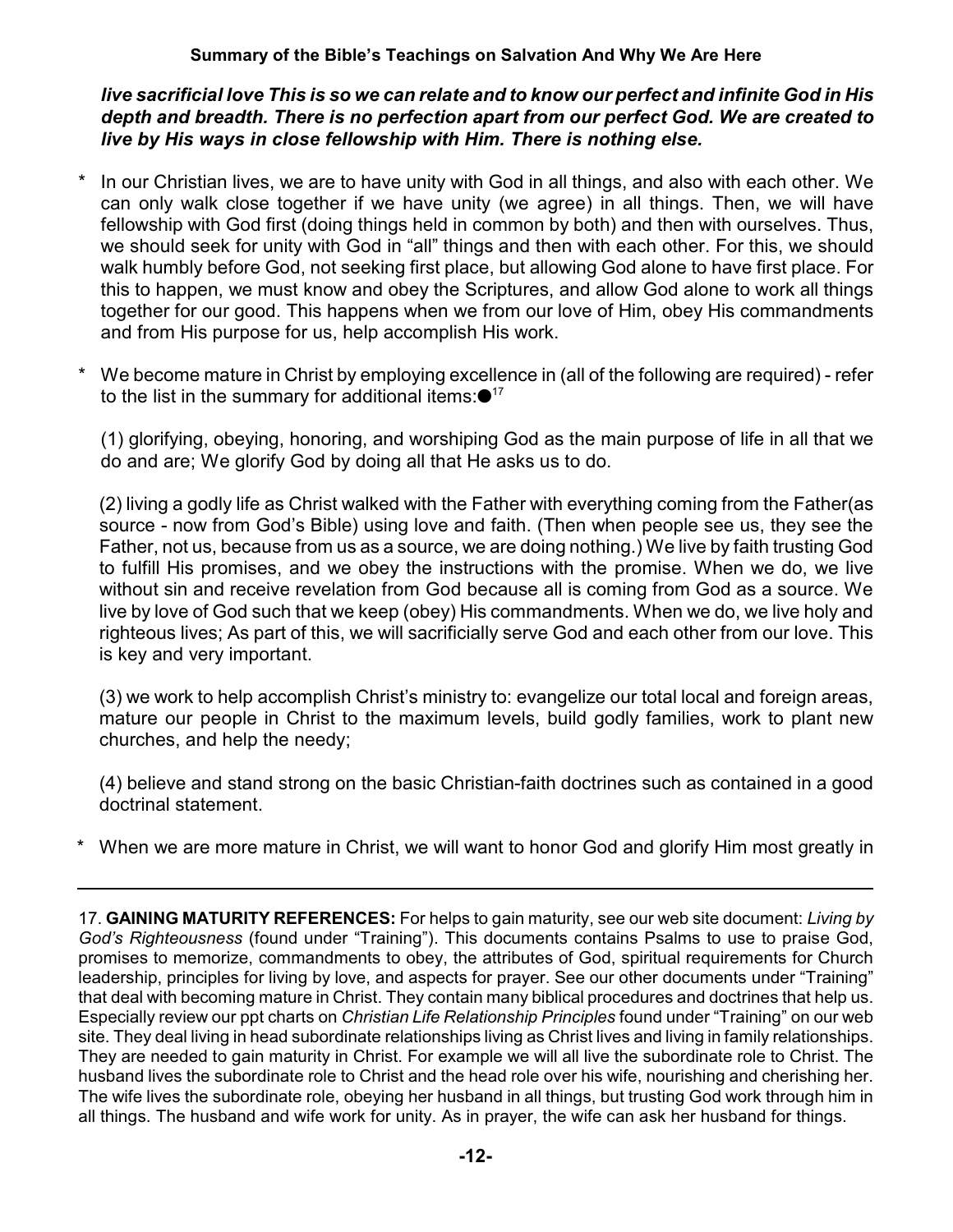everything. We do this by obeying what He has given for us to do. This is how our Lord lived. Thus, in my view, to give Him more glory and honor, we will also address our prayers to a holy and righteous Father (not just to the Father), and we will ask our prayers in the name of the Lord Jesus Christ, not just in the name of Jesus. This brings more honor to God from our hearts. In our Church worship services, we will pick music that we believe honors and brings great worship to God from deep in our hearts (e.g. Sing the hymn: *To God be the Glory*) - what He desires not necessarily what we may personally like - hopefully both are true.

In summary, total salvation is a three step process as God works in us and leads us:

(1) **Justification:** We become saved in Christ (believing the Gospel - Christ's death, burial, and resurrection) forever with eternal life - having eternal security; This is one time event. As this occurs, we receive a divine nature that legally represents us that cannot and does not sin. Thus we have God's condemnation for sin removed from us. We can now go to heaven to be with God forever. Having a divine nature is needed for us to pursue and have maturity in Christ.

(2) **Sanctification**: We, as justified Christians, grow to become mature to high skill levels of spiritual ability in Christ-likeness, living as He lives, for the sake of eternity. This is so that we can know and relate to God, living sinless lives, amidst His great and most wonderful eternal Glory a Glory to be revealed that we cannot know now; This is a lifetime pursuit. We generally will only pursue maturity in Christ if we appreciate God's absolute Greatness and realize our maturity in Christ may be fixed forever at death. We will be involved in ministry and build up treasures in heaven by witnessing the Gospel.

(3) **Glorification:** As we enter eternity, we lose our sin natures, and we receive a new glorified eternal-life resurrection body so that we see Christ as He is. (All possessions that we have on earth and our memories of what happened (at least when we used our sin natures) on earth are also taken from us. They will not enter heaven.) (We will receive rewards - to be defined by God commensurate with our obedience.)

If we "truly" have become and are Christians, we will have some fruit of the Holy Spirit and of the vine in our lives (however small or large, both in our souls and results of ministry). We will endure following Christ in our "entire" lifetime (however we act small or great). If we do not have fruit in our lives and/or we do not endure unto to the end of our lives in some manner in the Christian walk, we very likely are not Christians. This is true, even though we think we are and might have gone through the process of receiving Christ as Savior. The Bible speaks of some who pursue Christ and His work, where Christ says, I never knew you. There are many cults that say they believe in Christ, but are not Christians. *This can be true of some in the Christian Church, including pastors and teachers.* 18

18**. AFALLING AWAY:** From observation, many Church leaders today are not pursuing God with excellence and thoroughness, knowing His Word in depth. Their training is mainly at the a,b,c level.Thus, we have leaders who now do not endure sound doctrine (do not know much as they should, even though they may believe wrongly that they do). They cannot determine the difference between the holy from the profane. Thus, we have leaders and churches falling away from God's best in sins of omission and commission. Are they saved? In my view, those in this condition, do not adequately appreciate God's absolute Greatness.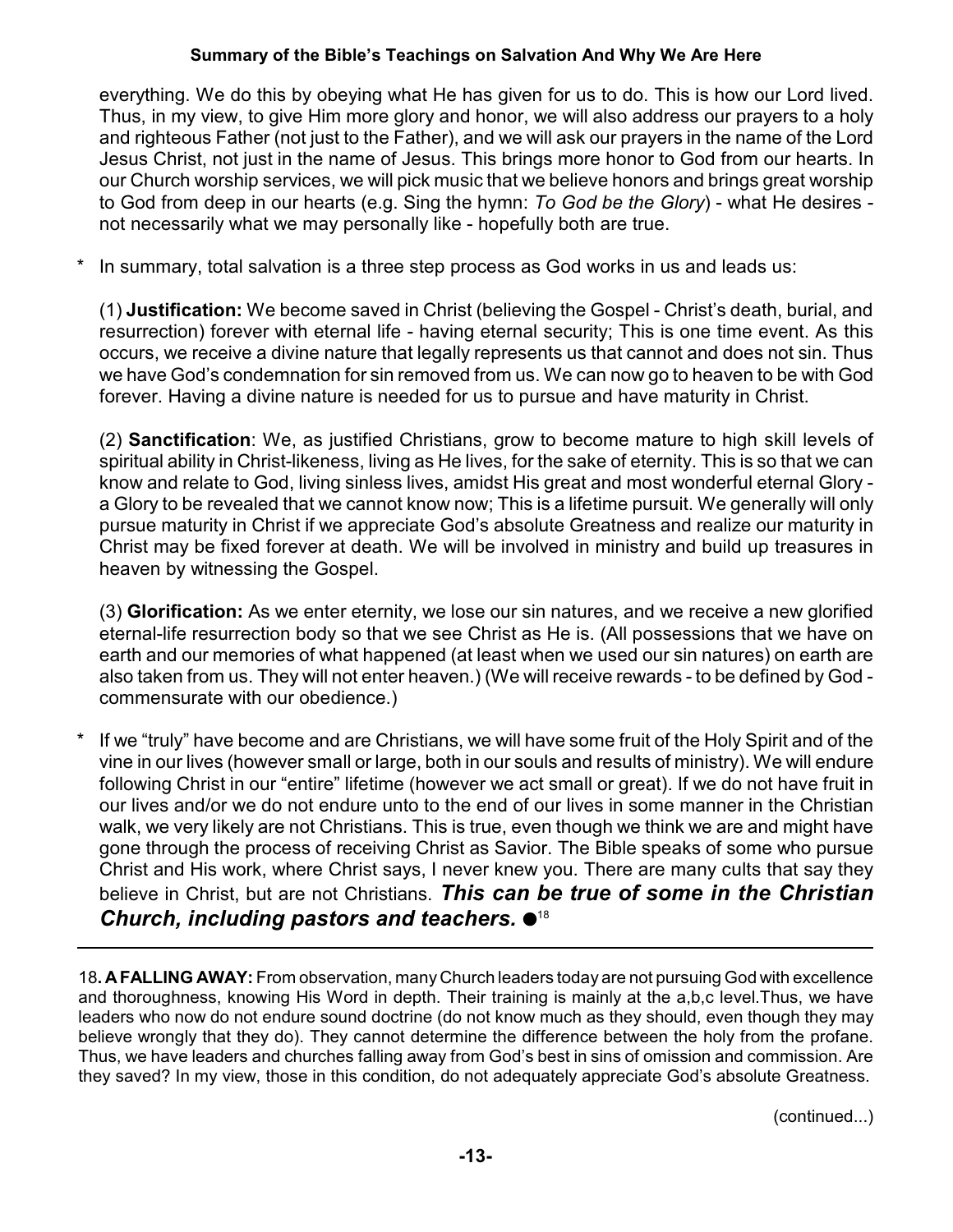We can know in reality that we are Christians when (all should be true):

(1) the Holy Spirit witnesses with our spirit that we are children of God;

(2) God uses us in the service of Christ with fruit from the ministry (e.g. witnessing the Gospel to others to become believers);

(3) we are experiencing the fruit of the Spirit in our souls - love, peace, joy; etc.

(4) our desire in life is to glorify God in every aspect of our life (seeking repentance, departing from major sin):

(5) we have received discipline from Christ for sin with the goal to be more obedient Christians. The Bible teaches that if we are not disciplined by God, we do not belong to Christ - we are not Christians. God disciplines those He loves for the sake of spiritual growth to know and to relate

#### 18(...continued)

In order to gain maturity and revelation of the Scriptures, one must walk by faith, searching the Scriptures for all of what God wants done and to the degree by He wants it done, and to trust Him to guide and direct all of life. When leaders and pastors use their own thoughts, working attempting to work things together for good, their knowledge of the Scriptures plateaus. They no longer endure sound doctrine and cannot tell very well the difference between the holy and the profane. *This is happening today as demonstrated by churches mainly reaching out using the world's methods to new young people using a dumbed down training and the Devil's loud repetitive beat rock music. As a result, as time progresses and as the older more mature people die, we are developing an immature (illiterate) Church with a loss of biblical intellect, and with a low plateau of biblical knowledge*. To a large degree, it is here now. (This is increasingly happening to our youth and young married more and more.)This is using Satanic, not God's, strategy. It aids his, not God's, plan. As such, the true and/or best worship of God is decreasing. We should have worship services that bring maximum worship to God, not designed to reach new people. We can use evangelism techniques in other ministries to accomplish the latter.

#### *We must remember that in the Church we have the gung ho, the very faithful, and the watchers (the wonderers). We should spend most of our time training the gung ho and faithful to become mature in Christ. We should encourage the watchers to become the faithful and gung ho. We should never dumb down our training to the level of the watchers. (Doing so, loses the challenge to become more toward the maximum in Christ. No one gains.) We can provide additional, and/or other training for them.*

Having two Church services one with the hymns and one with contemporary music is like having two churches without unity at least in the music. We are commanded to have unity in all things. This is the basis for walking together. So having a designed or allowed disunity for any purpose, such as on music, is sin, and does not bring the required unity and close fellowship - it brings tolerance and impedance for becoming mature in Christ.

Because many church pastors and leaders are not enduring sound doctrine, they can fall under the category of not being Christians, even though they think they are. All church leaders and teachers should go to prayer on this subject. All of us, as believers, will be disciplined by God when we pursue major sin. He does this to correct us for the sake of us gaining maturity so that we can know and relate to Him more in His Greatness and have a closer fellowship with Him. The Bible teaches if we do not receive discipline, we are none of His. What is your case?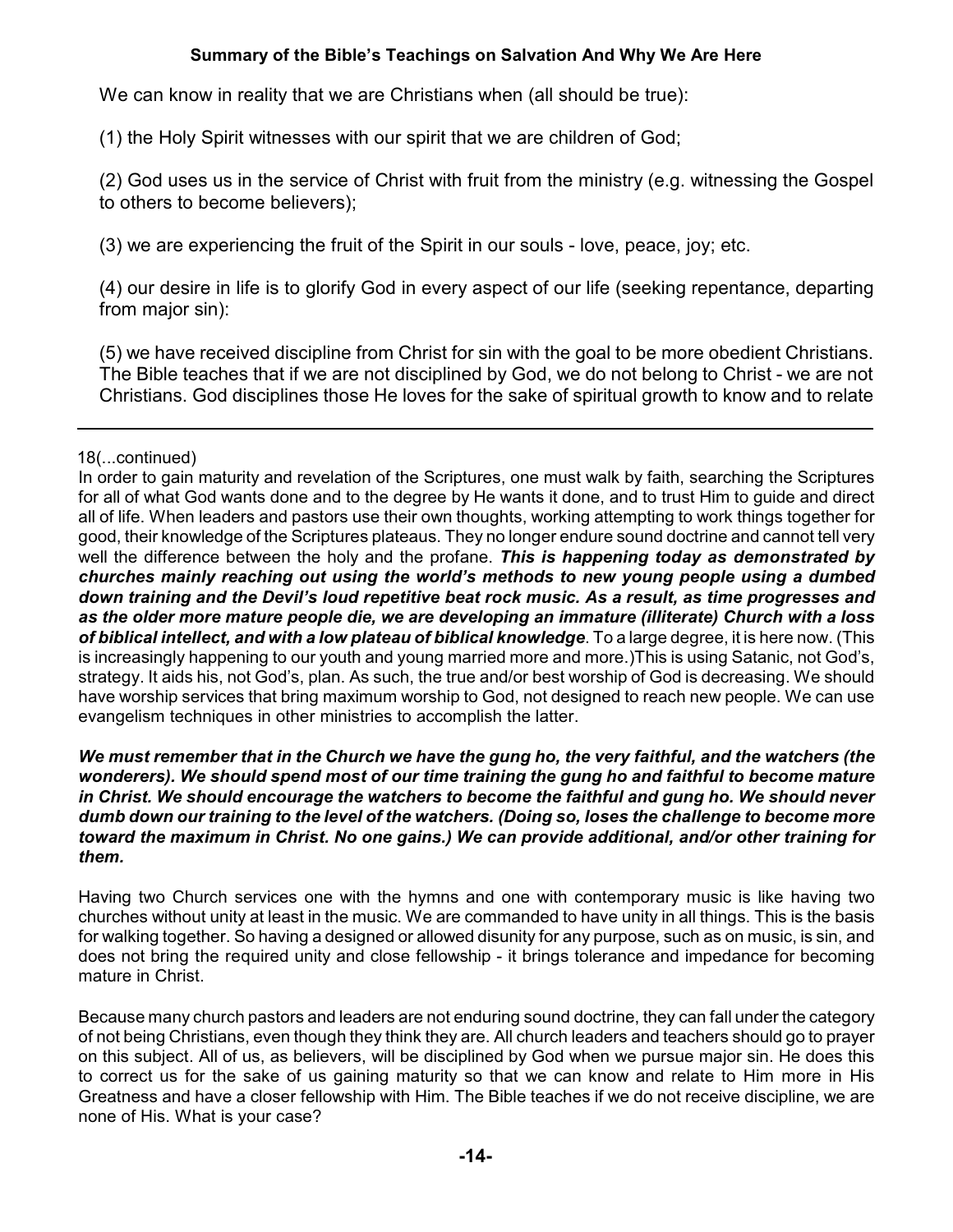to God in a much more mature manner.

(6) (and it helps) we have a genuine fear of God that is the beginning of wisdom so that we seek out His wisdom.

(7) we are following Christ during all our life - enduring to the end.

(8) we are pursuing maturity in Christ with excellence, thoroughness, and expediency, not just living life like the world. We no longer have a love for the world and what it provides. We have a sense of this world not making any sense, apart from pursuing maturity in Christ.

When we are actually mature in Christ, God will direct every thought and action we will ever have, both now on earth, but especially in eternity. He will most likely lead and guide us commensurate with our ability to respond - according to our maturity in Christ - according to the degree of love we have for Him. There will be no sin.

Thus, in eternity, God will direct all of life with everything for life coming from Him as a source. He will work all things together for good. It will be God all in all. When we are gaining and living out maturity, God will be the center in every aspect of our lives and will be directing all things. Again, this makes Him the infinite God (in our experience).

We now on earth sin and show less maturity when we, ourselves, attempt by default to work all (or many things) together for good. Thus, we have not learned to respond to our perfect God in a more mature way in every aspect of life. It is a growth process to depend only on God for all things. $\bullet$ 19

19. **NEEDED TRAINING**: If we are to become mature in Christ, pastors and teachers must train, not just teach and exhort, believers in the Church. When we train, we tell what must be done, how we do things, give examples for how we do things, and give personal testimony for how we did (lived out) what must be done. Then we need to place people into on-the-job training in the Church or in the home, etc. God and our sinful lives and environment will lead us into testings. Mainly only teaching what should be done, does not get the job done.

The problem we have as Christians, not being adequately taught with the depth of the Scriptures oriented in application with examples for how we live them out, we do not pursue becoming maturity in Christ with excellence as we should. Thus, we have Christians with different and many skill levels of maturities in Christlikeness. Many Christians do not act as they should as Christians. One generally pursues and becomes more mature in Christ-likeness, when, as stated, one appreciates God's absolute Greatness with an eternal outcome orientation. He pursues Him with all his heart and life, attempting to discover and to live out with only that which comes from God as a source (the Holy Bible). He trusts God to work all things together for good. He walks by great love for God keeping the commandments, and lives by faith in God to direct every part of His life using the promises and His power as He works in us. We are to live out what Christ is working in us.

*Christians, especially young people and young married, who do not follow Christ and are not being adequately trained for maturity, will have wasted their lives, when considering their situation in light of eternity. They will not be able to know and relate to God to the degree, they otherwise could and should if they pursued and obtained maturity. Many of our young people no longer attend Church* (continued...)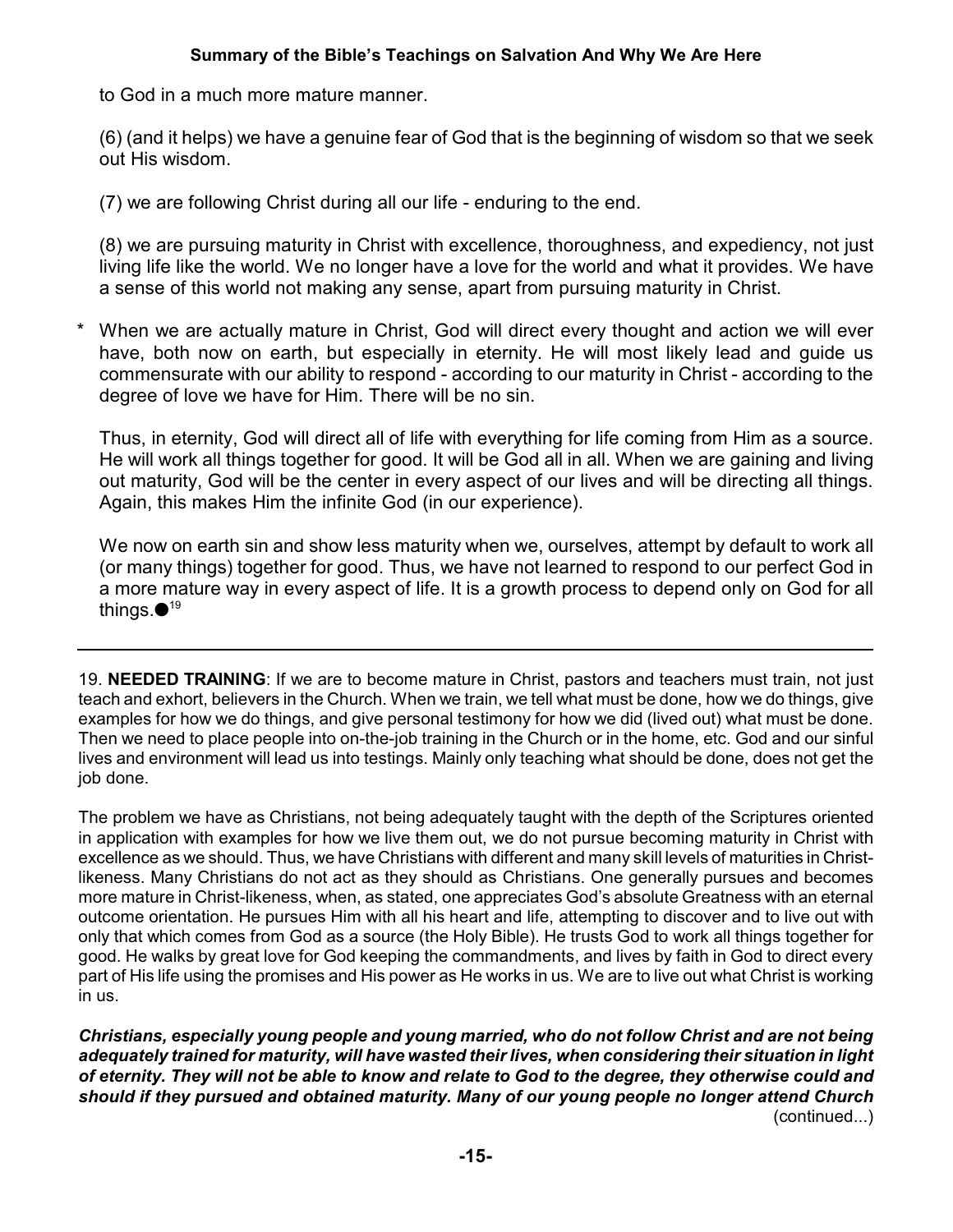- When we enter eternity, every knee (both believers and unbelievers) shall bow before the Lord Jesus Christ declaring Him to be Lord to the glory of God the Father.
- When we enter eternity, we, most likely, will go in with all of us having different maturities in Christ. Thus, God will most likely act with us in different amounts and in different ways according our maturities, spiritual gifting, calling, and ministries. We, as stated many times, need the maximum mature high-skill spiritual abilities in Christ-likeness in relationship living to know and relate to God in eternity toward the fullest of His Greatness. We particularly need to live by great love, serving God and others sacrificially. He, most likely, can lead us in greater things if we have great love for Him and each other.

Although, in my view, even there may be a chain of command in eternity, there is no sense that one is better than anyone else. Only Christ alone will have first place. The more mature Christians will be seeking under God's leading to serve Him and others sacrificially from love. They will live humbly before God. Even though God may lead others according to their maturity, there will be no sense of one having more maturity or being greater than others. The main difference is that the more mature will learn more of God and have a deeper fellowship with Him.

( We, in my understanding, will not suddenly all be equal in our spiritual walk when enter eternity. There is no Bible teaching that teaches or infers we can or will increase our maturities in heaven. And God may use our spiritual walk in eternity in different ways than we can know now. This is all there is. If we do not pursue maturity as God commands, we can or may hurt ourselves by not being able to participate in God's plan in eternity to the degree we otherwise could) (What are you doing to become mature in Christ? What am I doing?) (As a pastor are you teaching good things for growth or the total of what is needed for one to become mature in Christ? Do you know what is needed?)

Thus, if we love God with our total beings and appreciate His infinite Greatness, we will pursue maturity as He commands with excellence, thoroughness, and expediency. Then we can know and relate to our infinite God much more toward His maximum. There is nothing else, When we do not pursue maturity with excellence, as most churches appear to be doing today, we are only eternally hurting ourselves and our people. Will our leaders and pastors be judged? It looks like it. (Our churches in America now have a major falling away from God's best and requirements.)

#### 19(...continued)

This situation is happening to many of our young people today, especially as they leave high school. Our high school pastors are dumbing down in their training (and using rock and much contemporary music) and offer little challenge to train them to become mature at least at the higher skill levels - to become much more than they are. Thus, they are helping to cause much of this to happen. Pastors, elders, and family heads need to evaluate what they are doing and make needed changes, working for "God's best" in their people, including in their children and youth. But will they do it?

*when they enter college and/or leave home. Our young people, before they go on their own, need to be challenged to seek God's best including attending a Bible Church (that has a doctrinal statement that contains the tenets that are in mine), a Bible taught Sunday School, and a youth group. They should be involved somewhere in ministry, where they can see God using them. Our Church leaders and family heads should encourage this.*